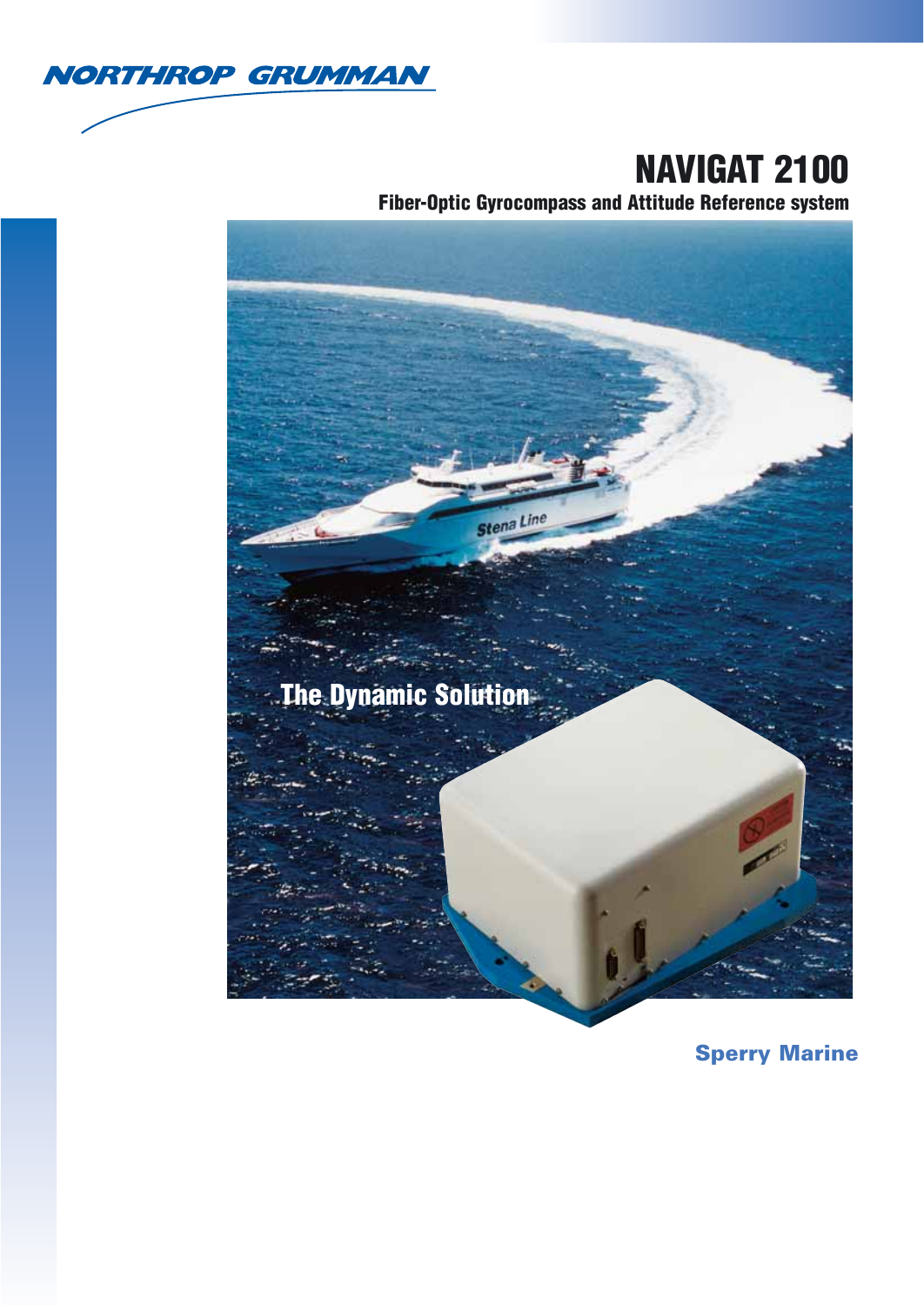# **FIBER-OPTIC GYROCOMPASS AND ATTITUDE REFERENCE**



Dual-Axis Electronic Level Sensor

### **Fiber-Optic Gyrocompass and Attitude Reference Sensor Unit**  (Shown without cover)

*Title page: PEGASUS ONE built by Fincantieri for O.B.I.*

The NAVIGAT 2100 Fiber-Optic Gyrocompass is the first solid-state, fully electronic digital gyrocompass system for marine application in strapdown technology designed for integrated bridges and advanced high-speed vessels.

The fundamental principle of the fiber-optic gyrocompass is the invariance of the speed of light and the so-called Sagnac effect. Here, a fiber-optic coil is used as a very sensitive rate sensor which is capable of measuring the speed of rotation of the earth. A combination of three such fiber-optic coils (gyroscopes) and a dual-axis electronic level sensor is able to determine the direction of true north. From the three rate of turn signals and the information from the electronic level sensor a complex Kalman filter computes the direction of the rotation of the earth from which geographical north is derived.

Designed in strapdown technology, the fiberoptic gyrocompass is attached directly to the vessel, eliminating the use of a gimbal system. This arrangement supplies heading information and also roll, pitch and rate of turn about all three axes.

The fiber-optic gyrocompass can also be used as a sensor for stabilizer systems not only on merchant marine vessels but also on hydrofoils and catamarans. The extremely short settling time of only 30 minutes will be of great advantage for fast ferries.

The very high dynamic accuracy coupled with the absence of north speed error will much increase the safety of all vessels, particularly so that of high-speed craft at high latitudes during frequent maneuvers at high speed.

The fiber-optic gyrocompass is a complete solid-state design with no rotating or other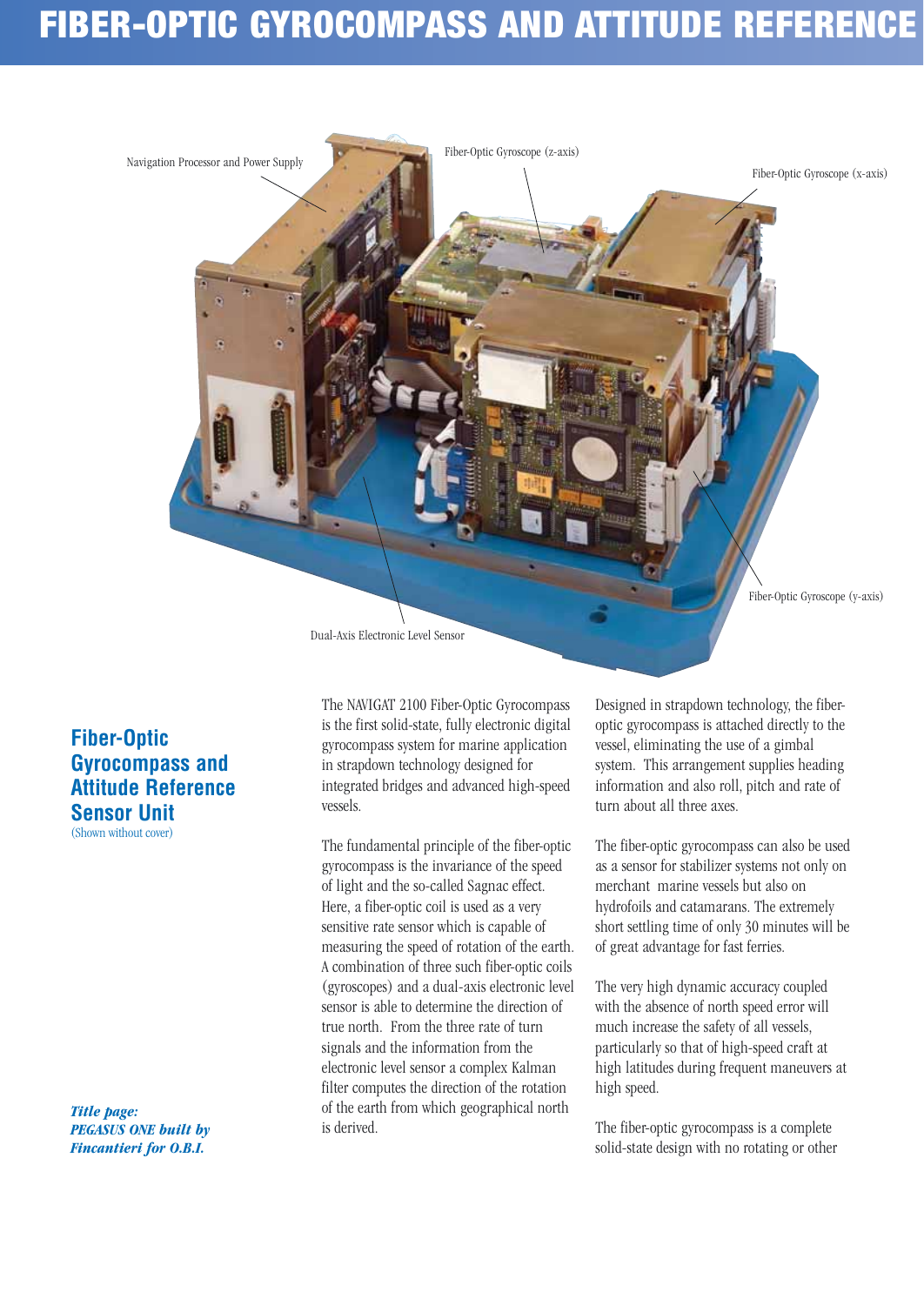# **SYSTEM**

moving parts. It has very high reliability (MTBF) and no maintenance requirements during its service life.

In addition to the sensor unit, a basic NAVIGAT 2100 system comprises a control and display unit, and an interface and power supply unit. Analogue and digital display units and other peripheral equipment are supplied with output data through serial interfaces. It is also possible to add to the system a second gyrocompass (of the conventional type as a back-up for example) and a transmitting magnetic compass system (flux gate).

### **The Sagnac Effect**

In a circular light path with the radius R, a light wave enters the ring at P (figure 1). Here, the light wave is split into two waves which travel in opposite directions, clockwise, counterclockwise, through the ring. Since the light path is assumed as being ideal, it is therefore identical for both light waves traveling in opposite directions. Consequently both light waves will arrive back at the point of entry P simultaneously. Here the waves rejoin and leave the ring.



The transit time of each wave through the ring can be measured with a very sensitive detector. What happens when the light path rotates when the light waves are traveling through the ring? Assume that the light path rotates clockwise. The entry and exit point P will move towards the wave traveling counterclockwise and away from the clockwise wave. One wave will travel over a longer distance to reach the exit point P, the other wave over a shorter distance. The light path with a radius of R has a circumference of  $L = 2\pi R$ . The transit time for the path L is:

$$
T = L/c
$$

**Sperry Marine** GYRO 1 GYRO<sub>2</sub> **MAGNETIC D.ALARM** 1 ∩ 2 MAGN 3 COMP 4 5

where c is the speed of light. During the transit time T the light path rotates at a rate of  $\Omega$  and through an angle  $\Phi = \Omega T$ . The shortening of one light path (figure 2) can be calculated with  $I = R \Phi$  as:

 $L = L - I$ 

The increase in the other light path is:  $L_{+} = L + I$ 

The total difference in path length is:

 $\Delta L = L_{+} - L_{-} = 2I = 2 R \Phi$ If the difference is divided by the wave length of the light wave, the difference in units of wave length is obtained. Considering that a wave length  $\gamma$  is equivalent to a phase angle of  $2\pi$ , the path difference can be expressed as a phase shift between the two light waves:

## $\Phi_{\rm s} = 2\pi\Delta L/\gamma$

This phase shift is also called Sagnac phase. To sum up: the rotation of two light waves traveling in opposite directions results in a phase shift. If the aforementioned relationships are combined, they result in the following equation for the link between Sagnac phase and rotation rate:

$$
\Phi_{\rm s} = \frac{4\pi R L}{\gamma_{\rm C}} \,\Omega
$$

### **Significant Features**

- No moving parts.
- Solid-state technology.
- No maintenance during service life.
- High dynamic accuracy.
- Short settling time.
- Heading, roll, pitch and rate sensor.
- Meets all IMO recommendations including high-speed code.
- High mean time between failure (MTBF).
- Compact, low-weight design.
- Low power consumption.
- Data transmission via serial interface.
- NMEA 0183 FAST output.
- RS 422 SUPER FAST output.
- Second gyrocompass and magnetic compass input.
- All repeater compasses self-aligning via serial interface.
- Additional analogue outputs for all rate of turn signals.
- Compass monitor and heading selector function to NAUT-AW.
- Automatic emergency power changeover to GMDSS.
- Independent, short-circuit proof repeater outputs.
- Built-in test equipment.
- Basic system comprises only three units: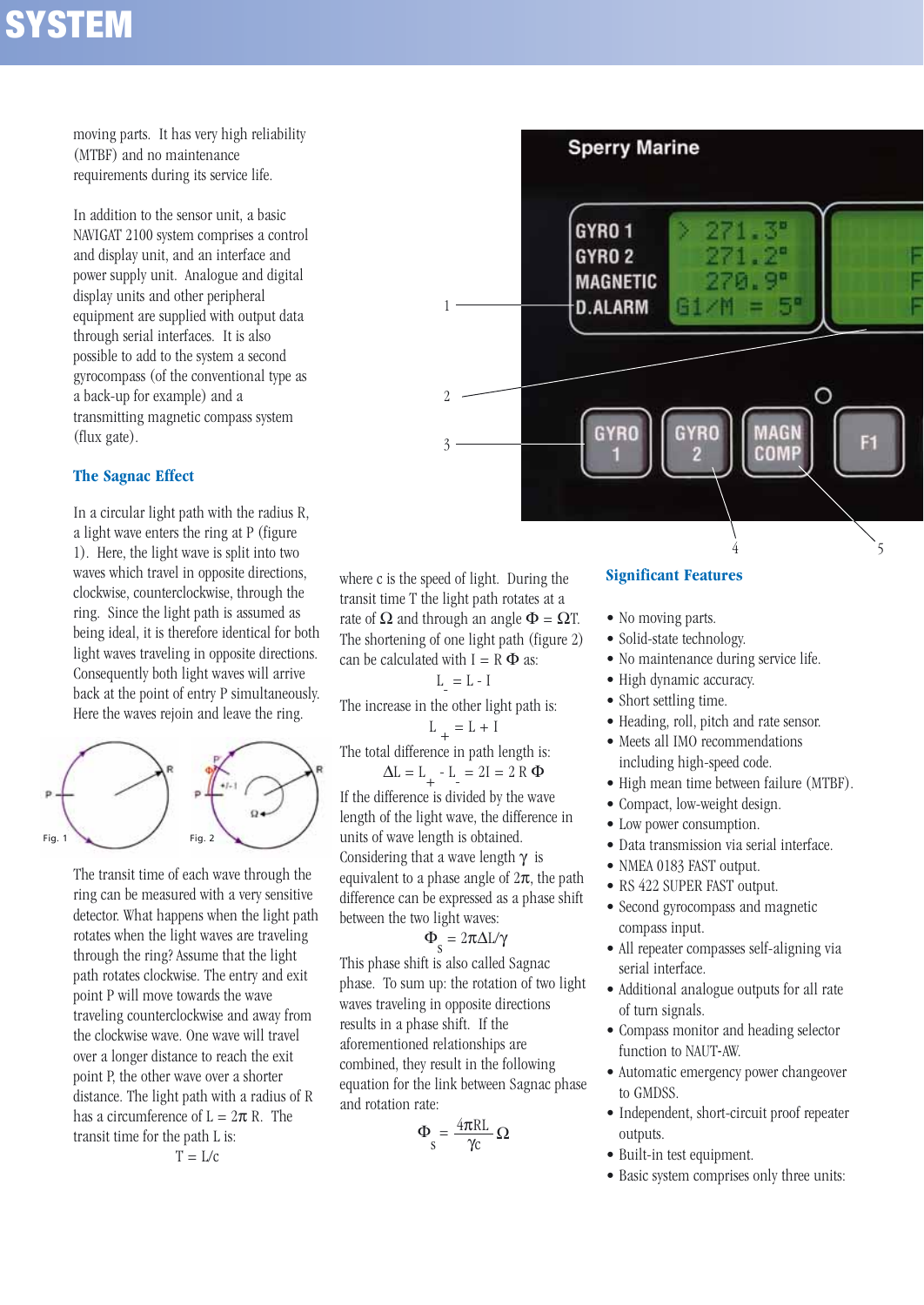

Sensor Unit, Control and Display Unit and Interface and Power Supply Unit.

- Type approved to the High-Speed Craft Code in accordance with the EC Council Directive 96/98/EC.
- The Rate-of-Turn output is type approved to the High-Speed Craft Code and in accordance with the EC Council Directive 96/98/EC and also fulfills IMO Resolution A.526(3)

### **Controls and Displays**

- 1 Liquid crystal heading display with LED background illumination. Indicates in 4 lines of each 9 characters the headings of GYRO 1, GYRO 2 and the MAGNETIC compass, and also the preset heading Difference ALARM threshold. The difference in heading alarm is selectable between: GYRO 1 and GYRO 2, or GYRO 1 and MAGNETIC compass, or GYRO 2 and MAGNETIC compass. The alarm threshold range is from  $1^{\circ}$  to  $35^{\circ}$  in increments of 1°.
- 2 Main liquid crystal display with 112 characters in 4 lines and LED background illumination. Provides

the user with all necessary operational data and speed, latitude, longitude, roll and pitch angles, rate of turn about all three axes  $(x, y, z)$ .

- 3 Selects GYRO 1 as heading information source (selection only in a manual steering mode).
- 4 Selects GYRO 2 as heading information source (selection only in a manual steering mode).
- 5 Selects magnetic compass as heading information source (selection only in a manual steering mode).
- 6 Function keys. In combination with the main display, the function keys provide the user with a menu-controlled, highlevel operation dialogue.
- 7 The cursor keys simplify the selection of menu pages and the editing of operational data.
- 8 Key pad with 16 logically arranged sealed-foil keys for the input of operational data, selection of menu pages, alarm reset, test function and illumination control.

### **Award Winning Technology**



*The 1997 Seatrade Award for Innovation was won by the NAVIGAT 2100 Fiber-Optic Gyrocompass.*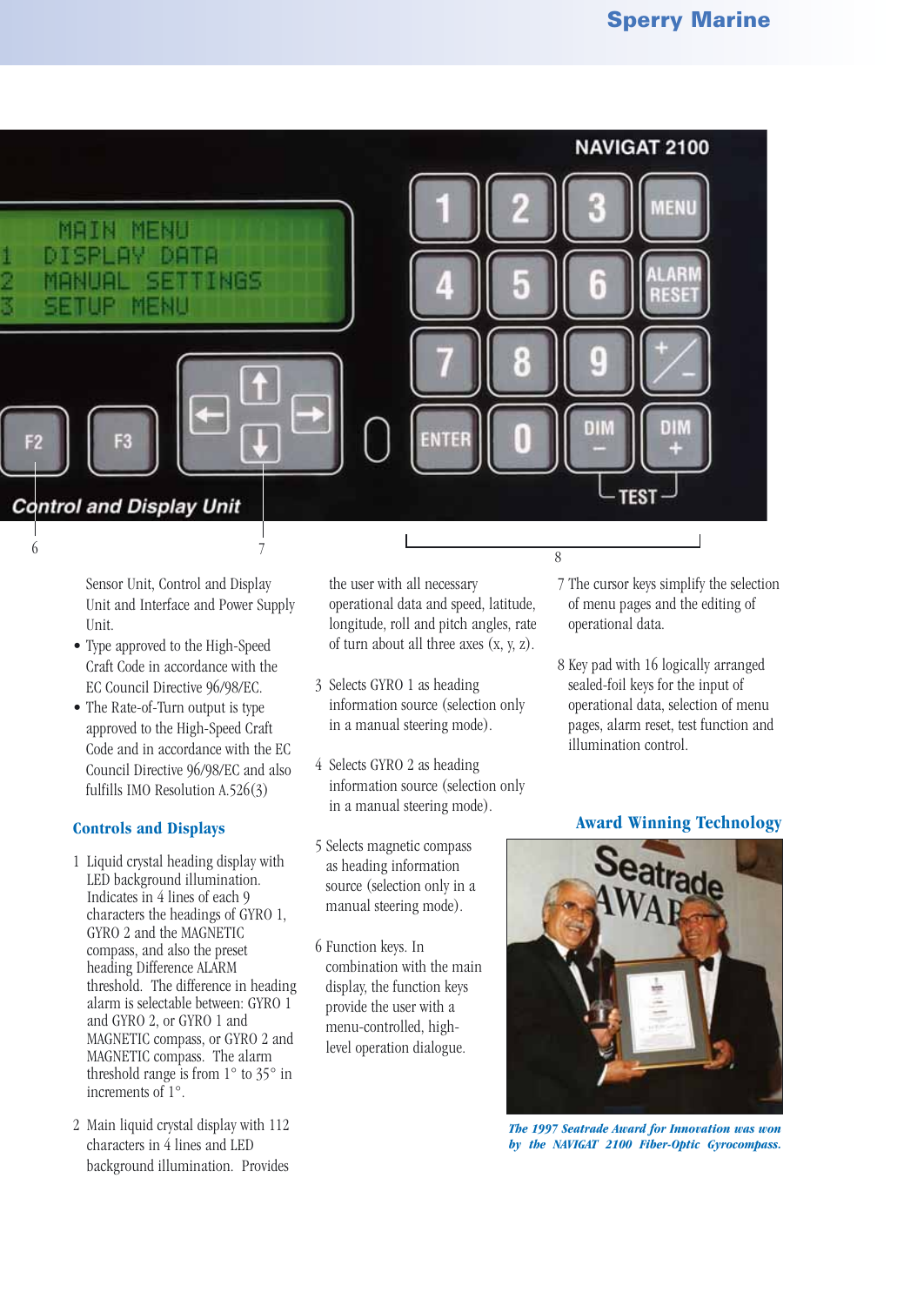# **SYSTEM CONFIGURATION**